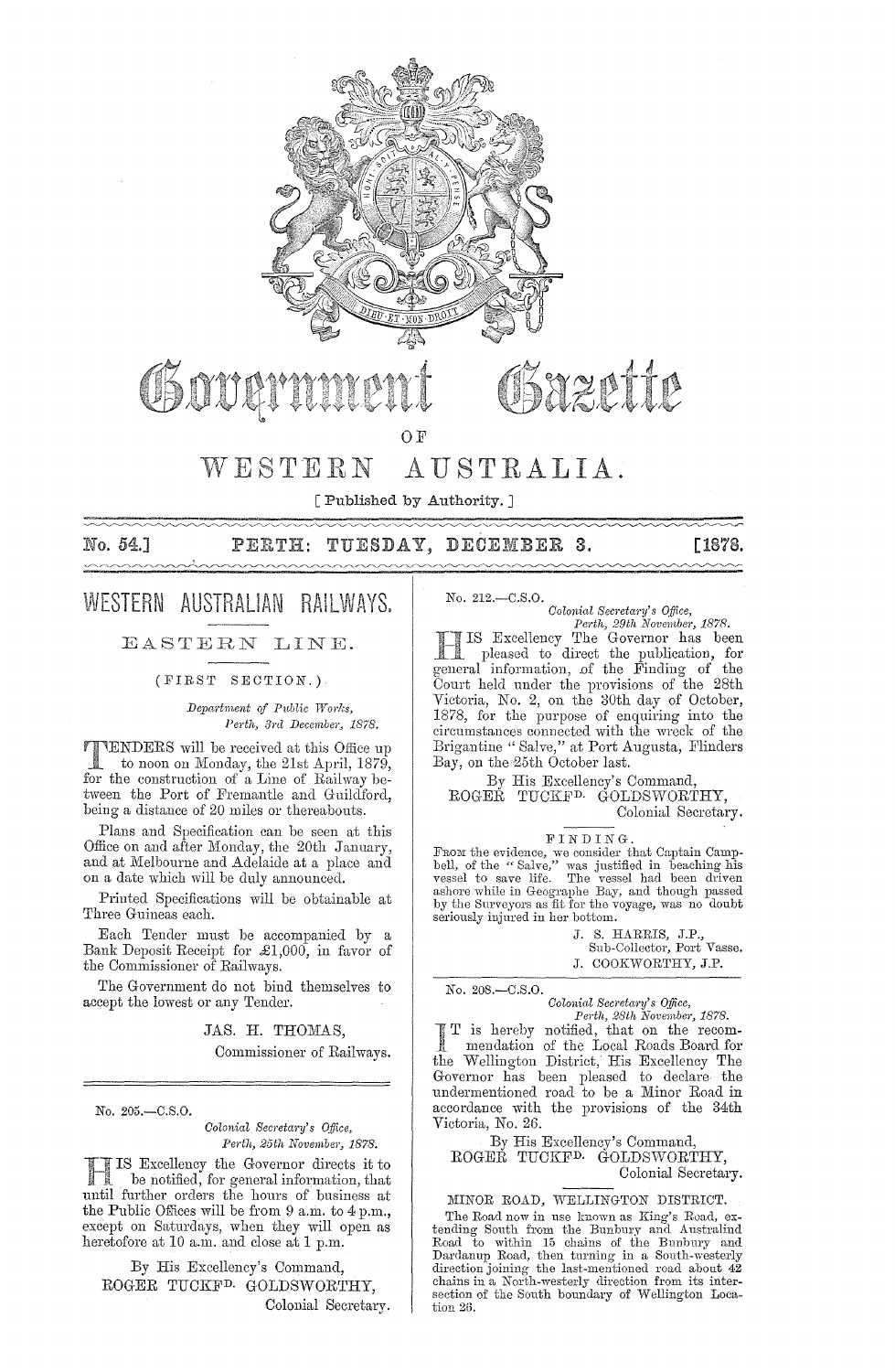No. 210.-C.S.O.

*Colonial Secretary's Office, Perth, 29th November, 1878.* 

I T is hereby notified, that on the recom-<br>mendation of the Local Roads Board for<br>the Wellington District. His Excellency The T is hereby notified, that on the recomthe Wellington District, His Excellency The Governor has been pleased to declare the undermentioned Roads to be Minor Roads in accordance with the provisions of the 34th Victoria, No. 26.

By His Excellency's Command, ROGÉR TUCKF<sup>D.</sup> GOLDSWORTHY,<br>Colonial Secretary.

#### MINOR ROADS, WELLINGTON DISTRICT.

No. 1. A road 50 links in width, extending West from the North-east corner of Wellington Location 41 to the Bunbury and Busselton Road, the North side of the road being the South boundary of Wellington Location 26.

No. 2. A road one chain in width, starting from the Sonth-west corner of Wellington Location 310, where it abuts on the Blackwood Road, and extending in a South-easterly direction to the South-west corner of Wellington Location 129; from thence extending East about 120 chains.

No. 209.-C.S.0.

## *Colonial Secretary's Office, Pel·th, 29th Not'ember, 1878.*

I T is hereby notified, that on the recom-<br>
mendation of the Local Roads Board for<br>
the Wendation District His Excellence The the Wandering District, His Excellency The Governor has been pleased to declare the undermentioned Road to be a Minor Road in accordance with the provisions of the 34th Victoria, No. 26.

#### By His Excellency's Command, ROGER TUCKFD. GOLDSWORTHY,

# COLONIAL TUCKE<sup>D</sup>. GOLDSWOKIHT,<br>
Colonial Secretary.<br>
MINOR ROAD, WANDERING ROADS<br>
DISTRICT.

Boundaries—Starting from a road at present in use<br>and extending West along the South boundary of a<br>Reserve for the Roman Catholic Church No. 12 A at Wandering, to its South-west corner; from thence<br>in a general South-westerly direction to a Ford<br>across the Hotham River, situate about two miles<br>upwards from the Hotham River Bridge on the<br>Perth-Albany Road; then still in to a track at present in use, which joins the Perth-Albany Road near the aforesaid bridge.

No. 203.-C.S.O.

#### *Colonial Secl'etal'Y's Office,*  Perth, 18th November, 1878.

H IS Excellency The Governor is pleased to notify, that in furtherance of a resolution of the Legislative Council, dated 27th June, 1878, he has communicated with a leading firm in Hong Kong, with a view to the introduction into the Colony of about fifty Chinese Immigrants.

It is proposed that the Immigrants shall consist of about a dozen domestic servants, and four or five gardeners, the remainder being Coolies suitable for farm work. The period of engagement will probably be three years, and the wages for ordinary labor 30s. per mensem, with higher rates for a superior class; rations and lodging will be provided in addition.

Persons desirous of pre-engaging the services of any of these immigrants are requested to make application to the Colonial Secretary, stating the number of persons of either class they desire to engage, with full particulars of the nature of the work on which it is proposed to employ them.

By His Excellency's Command, ROGEŘ TUCKF<sup>D</sup> GOLDSWORTHY,

Colonial Secretary.

No. 213.-C.S.0.

 $Colonial$  Secretary's Office,

*Perth, 29th November, 1878.*<br> **IS Excellency the Governor directs the** IS Excellency the Governor directs the publication of the following Notices to Mariners, for general information.

By His Excellency's Command, ROGER TUCKFD. GOLDSWORTHY,

Colonial Secretary.

FIJI-NEW GUINEA-TORRES STRAITS-<br>BANKS GROUP-LOUISIADE ARCHIPELAGO<br>-MARAU SOUND, SOLOMON GROUP-<br>BROUGHAM, BRIDGEWATER, AND PRIN-CESS SHOALS.

*"Wolvel'ine," at IJoba1't Town,* 

*2nd November, 1878.* 

*Hydrographic Memo. No. 25.* 

THE accompanying Hydrographic information relative to parts of the Australian Station is promulgated for general information and guidance. A. H. HOSKINS,

Commodore.

The respective Captains and Officers commanding<br>Her Majesty's Ships on the Australian Station.

Corrections to Chart No. 2691 furnished by H.M.S. surveying schooner "Alacrity," 1st October, 1878.

Fiji Group.--The rocks shown as (1) S. by W. 10 miles from Vanua Vatu and (2) N.W.  $4\frac{1}{2}$  miles from Frost reef near Mago do not exist.

The S.E. horn of the Bukatatanoa or Argo Reef is 13 miles ill error. Its correct position is lat. IS<sup>3</sup> 21' S., long. 178° in error.<br> $12\frac{3}{4}$  W.

Information furnished by Navigating Lieutenant of H.M.S. " Sappho."

New Guinea and Torres Straits.—Teste Island—A passage with good anchorage inside the recf is said to exist close to the Westward of East islet. There is a rock in the centre of the passage which may be passed on either sid

Tissot Island, --A sunken patch is reported N.W.,  $\frac{1}{2}$  mile from N.W. end of this island. A patch with 2 fathoms on it is reported in lat. 10° 41′ S., long. 150° 2′ E. (Approx). The sunken barrier from about long. 14 and about 3 miles to Northward of its position as marked on Chart No. 2123, is reported to have several patches awash.

The islet is marked on Chart No. 2123 with centre in lat.  $10^{\circ}$   $80\frac{1}{4}$   $8$ , long.  $149^{\circ}$   $51'$  E., is part of the mainland.<br>There is a good passage Eastward of Dufaure Island, the passage North of this island i

 $\overline{\phantom{i}}$  Robinson Harbor.—(Hydro. Notice, No. 11 of 28th April, 1877.)—Entmnee to this harbor is very difficult, and there is probably less than three fathoms water in it.

Isabel Cove is not recommended.

Stacey Island.--(South Cape on Charts to 1875.)--Good anchorage was found off the London Missionary Society's<br>Station on the North of this island.

Hood Lagoon.—The Barrier Reef extends about W.N.W.<br>3 miles from point on West side of entrance into Hood Lagoon, and<br>is a shout a mile off shore at its Western end Lood Lagoon, where in<br>the "Sappho" went inside this reef

Port Moresby.--A coral patch awash at L.W., extending N.W. and S.E.  $2\frac{3}{4}$  cables, and N.E. and S.W. 1 cable, lies with its centre S.W. by W. 6 cables from S.W. end of Ethel Island.<br>The patch lying N. by W. 3 W. 3 cables from Paga Point, and<br>marked on plan No. 2126 with 2 fathoms on it, appears to be<br>nearly awash at L.W. Inside the reef, be

Just inside Basilisk Passage the water shoals;  $3\frac{3}{4}$  fathoms was the least obtained by the "Sappho."

During the "Sappho's" cruise on the S. Coast of New Guinea, in June, July, and August, the S.E. trade blowing fres11, the land was covered with haze, rendering it indistinct at *a* short distance.

Torres Straits, Great N.E. Channel.—In picking up an anchorage North of Cocoanut Islet, soundings of 20 fathoms were obtained, and the ship machored in 17 fathoms, with Cocoanut Islet E.  $_2$  S. and Dove Islet N.N.E.

Ipili Reef.—The small red beacon placed upon a portion of wreck lying N.N.E.  $\frac{1}{4}$  miles from the reef is now gone. The sumken reefs "D" are reported by the Sigmalman at Goode Island to have grown out to the W.S.Wd. t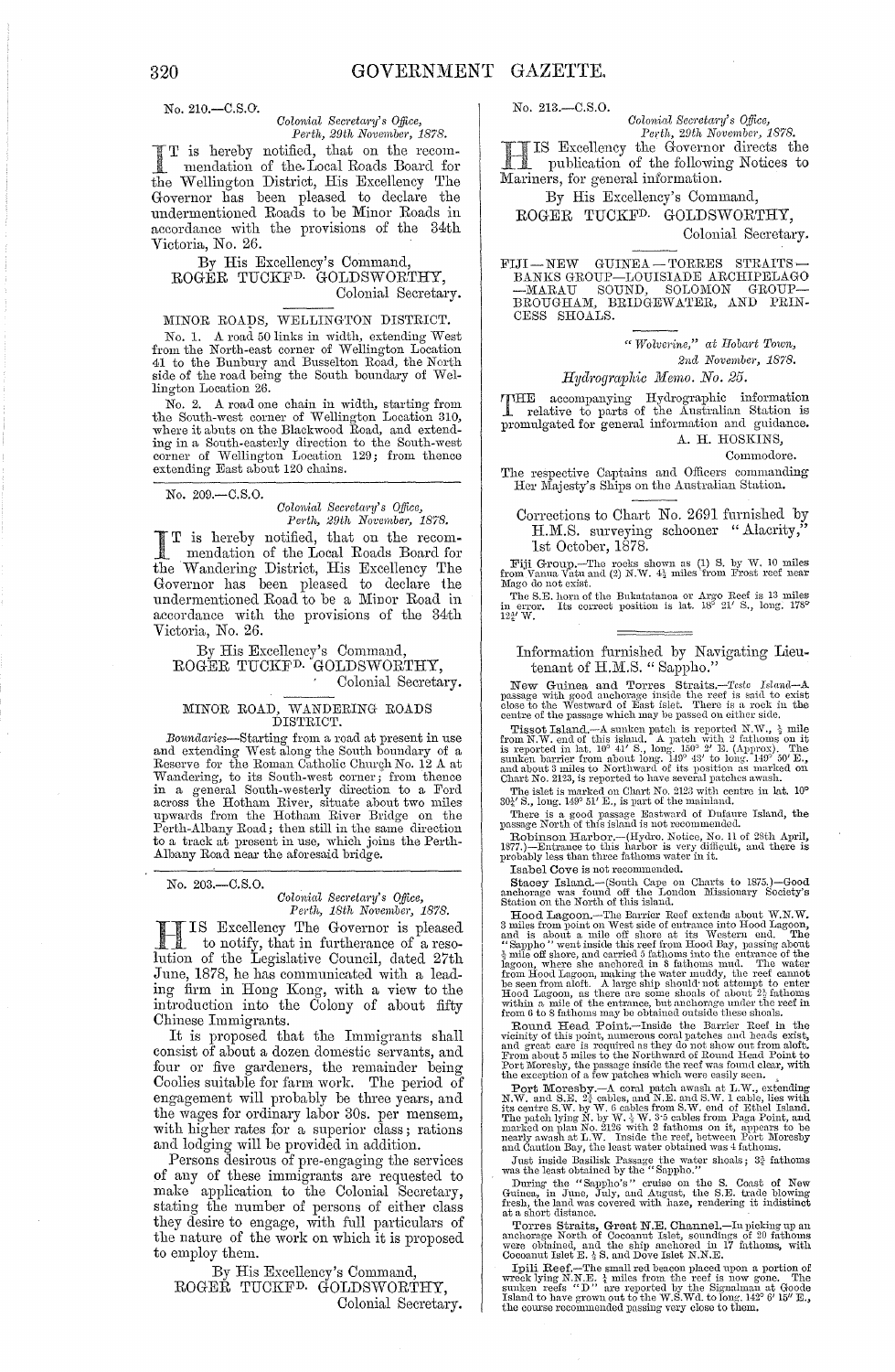Banda and Moneta Shoals.—The "Sappho" passed<br>very close to the position of the Banda and Moneta Shoals, no<br>signs of their existence were seen.<br>The interval of the Sanda and Moneta Shoals, no

signs of their existence were seen.<br>
Lucius and Aurora Shoals.—The ship also searched for<br>
the Lucius and Aurora Shoals, of which nothing was seen.<br>
Fillis Channel.—The following buoys and Beacons have<br>
been placed in Elli

rock.

Black Buoy close off the reef West of Thursday Island.

near Barol on the rest west of Thursday Island.<br>
Red Buoy on Rocky Patch. Channel Rock on with S.E. of<br>
Thursday Island, and Quoin Point on with Vivien Point.<br>
Red Buoyon neef S.E. by E.  $\frac{1}{2}$  E. 7 cables from Vivien P Red Buoy S.S.E. 6} cables from Thursday Island.

Black Buoy West end of Hovell Bank.

Black Buoy East end of Hovell Bank.

It is intended to place a red buoy North  $\mathbf{l}^1_2$  cables from West Hovell Bank Buoy.

Hoven Dank Development and Divide.<br>The following Charls are affected by this information, viz. :—<br>Nos. 2123, 2122, 2121, 2375, 1043, 691, 2126.

#### Information received from Lieutenant Musters, H.M's. schooner "Conflict," in July and August, 1878.

Canta Maria, Santa Maria, Terbunda first-rate anchorage at Santa Maria, Banks Group, with fresh water round S.W. Point. Sounding from 18 fathoms decreasing; sand; anchord in 7 fathoms. Marks for anothers, have the same mat

Moraing to the U.S., Interface and Social Archipelago.—Anchorage may be obtained in bay, between Bonsquet Point and Garden Island (Louisiade Archipelago) in 10 to 12 fathoms, taking care not to go too deep into bay, as num

hay, become<br>a and variable on the distance is an and to go too deep and Archipelago) in 10 to 12 fathoms, taking care not to go too deep<br>in to My as unitered water in the creek where H.M.S. "Rathesnake" watered, unit for

#### Information received from Lieutenant Horne, H.M's. schooner "Sandfly."

On the 16th July, 1878, when in lat.  $8^{\circ} \, 59'$  N., long. 159° 37′ E., assed through great quantities of pumice stone. Strong N.E. passed ti<br>current.

current.<br>Trougham Shoal,—The "Sandhy" passed over the position of Brougham Shoal, but saw nothing of it. Ariel Cove, Island of Cowambangara, Solomon Group, is situated on the west coast of this island. The harbor which ru

#### Information received from Lieutenant de Hoghlon, H.M's. schooner "Beagle."

Lesson Point.—New Britain extends much further to the Eastward than shown in chart 764 (1873). The island marked PD, between Duke of York and Praed Point, does not exist. There are several shoals to the Westward and South-

of Beagle " experienced a confused sea with heavy Southerly<br>swell off Cape St. George, also a set in 48 hours of 75 miles to the Southward.

Bridgewater and Princess Shoals do not exist in the position assigned to them on the chart.

No. 211 .- C.S.O.

# Colonial Secretary's Office,<br>Perth, 29th November, 1878.

IS Excellency The Governor directs it to be notified, that he has received Returns of the Election of Officers to serve on the Municipal Councils of the Municipalities of Perth, Fremantle, Bunbury, York, Geraldton, and Newcastle, as follows, viz.:-

#### PERTH CITY COUNCIL.

CHAIRMAN.-Mr. S. H. Parker.

AUDITORS.-Messrs. J. T. Reilly and Geo. Dent.

COUNCILLORS.-Mr. E. A. Stone, East Ward. Mr. Wm. Waldock, North Ward.

Mr. H. Birch, Central Ward. Mr. Thos. Farmer, West Ward.

MUNICIPALITY OF FREMANTLE.

CHAIRMAN.-Mr. E. H. Higham.

AUDITORS.-Messrs. P. Webster and J. F. Fordham.

COUNCILLORS.—Mr. Geo. A. Davis, West Ward.<br>Mr. J. H. Duffield, North Ward.<br>Mr. John Snook, South Ward.

#### MUNICIPALITY OF BUNBURY.

CHAIRMAN.-Mr. Wm. Spencer.

AUDITORS.-Messrs. D. A. Hay and R. Forrest.

COUNCILLORS.—Mr. T. Hayward.<br>Mr. J. D. Gibbs.

MUNICIPALITY OF YORK.

CHAIRMAN.-Mr. J. H. Monger.

AUDITORS.-Messrs. R. J. Wheeler and Frank Craig.

COUNCILLORS.-Mr. S. S. Parker.

Mr. T. Hodges.

MUNICIPALITY OF GERALDTON.

CHAIRMAN.-Mr. G. Baston.

AUDITORS.-Messrs. T. W. Stroud and H. Smith.

COUNCILLORS.-Mr. Chas. Crowther.

Mr. M. Hosken.

- 
- Mr. M. Hosken,<br>Mr. H. Levy.<br>Mr. W. H. Gale,<br>Mr. E. Shenton,<br>Mr. V. Birch.

TREASURER.-Mr. I. Walker.

MUNICIPALITY OF NEWCASTLE.

CHAIRMAN.-Mr. W. G. Leeder.

By His Excellency's Command,

ROGER TUCKF<sup>D.</sup> GOLDSWORTHY,

Colonial Secretary.

No. 207 .- C.S.O.

Colonial Secretary's Office,<br>Perth, 25th November, 1878.

VENDERS (endorsed "Tender for Truck-ing,") will be received at this Office until<br>noon of Monday, the 16th December, 1878. from persons willing to undertake the Trucking on Fremantle Jetties for one year, from 1st day of January, 1879, (or for a period not exceeding three years), in accordance with rates and terms specified in a memorandum to be seen at the Office of the Collector of Customs at Fremantle.

The Government do not bind themselves to accept the highest or any tender, and will require the guarantee of two responsible persons for the due performance of the Contract.

Forms of Tender may be had on application to the various Resident Magistrates, and at the Public Offices, Perth; and no tender will be entertained unless rendered on the prescribed form.

By His Excellency's Command, ROGER TUCKF<sup>D.</sup> GOLDSWORTHY, Colonial Secretary.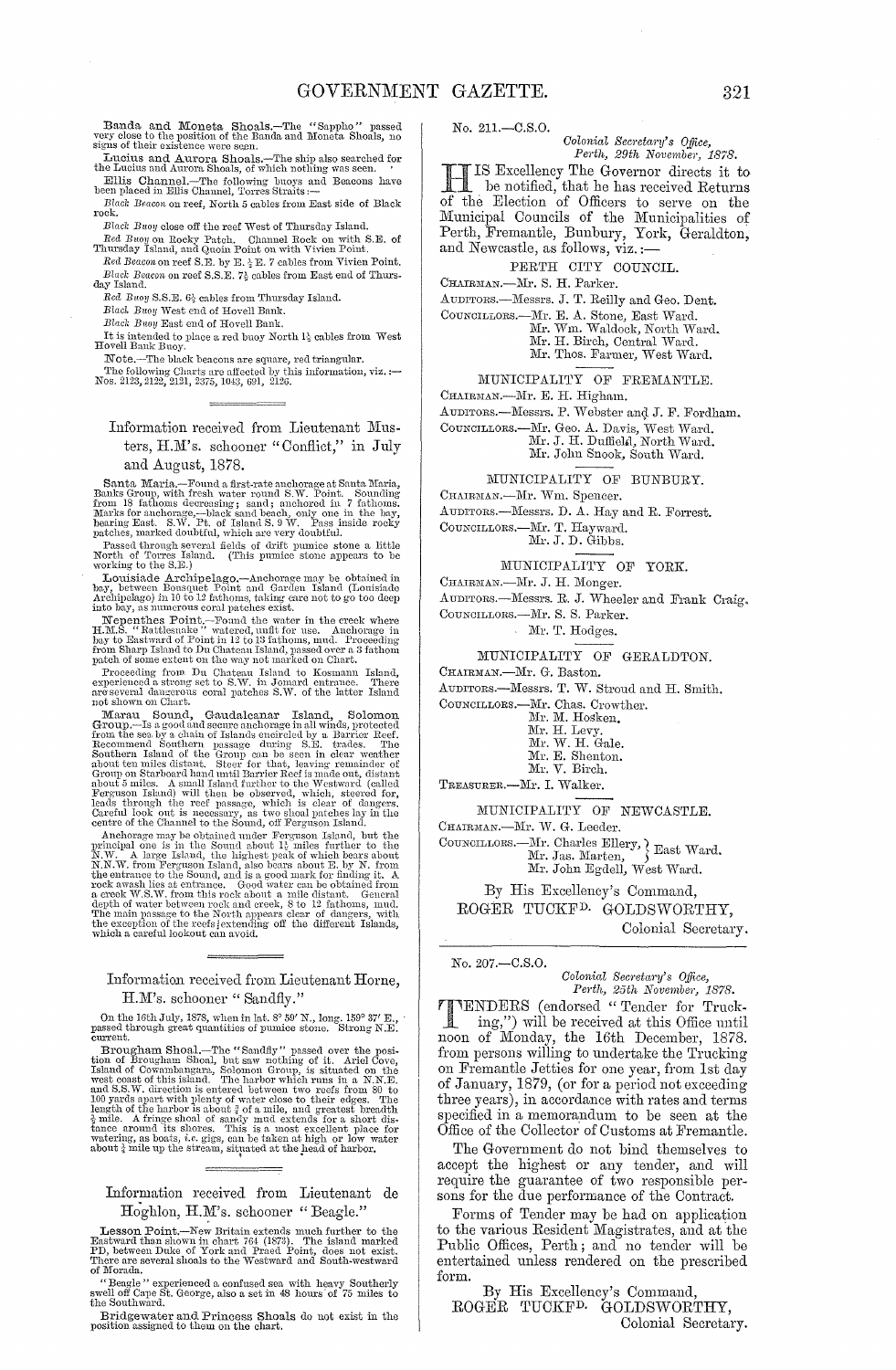# Tenders for Annual Contracts for the Year 1879.

No. 189.-C.S.0.

*Colonictl Secreta?'Y's O.ifice,* 

TENDERS FOR COLONIAL AND CONVICT SERVICE, (endorsed "Tender for ........." as the case may be) will be received at this Office until noon of MONDAY, the 16th DECEMBER, 1878, from persons willing to Contract for the perform for........." as the case may be) will be received at this Office until noon of MONDAY, of the following Services during the year 1879;-

#### 1.-GENERAL SUPPLIES

Of the following articles at the undermentioned Stations; to be delivered in such quantities and at such times as may be required :-

At Perth, Fremantle, Albany, Bunbury, York, Newcastle, Champion Bay, Guildford, Busselton, Williams, and Rottnest Island:

Fresh Meat, @ per lb.

Salt Beef, @ per lb.

20 per cent. Flour, @ per 115., and @ per ton of  $2240$  lbs.

Fine Flour, @ per lb.

Bread made from 20 per cent. Flour, @ per lb.

Ditto from Fine Flour,  $@$  per  $@$ .

Tea, Sago, Blue, Soda, Candles, Sugar, Oatmeal, Linseed Meal, Starch, Potatoes, Candle wick, Cotton wick, Kerosene wick, Rice, Soap, Tobacco, Salt, Bran, Coffee, Coffee Ground, Hops, Arrow-<br>root, Butter, Pepper, Mustard, Cheese, Vege-<br>tables, and Raisins, @ per lb.

Sheeting Calico, @ per yard.

Separate samples of all but Meat and Vegetables must accompany tenders for each service.

Gin, Brandy, Wine, Porter (Bottled), Vinegar, Lime Juice, Milk, @ per gallon; Colza, Kerosene, and Whale Oil, @ per gallon.

Pipes, @ per dozen.

Eggs, @ per dozen.

Leeches, @ per dozen.

Coir for beds, @ per cwt.

- Firewood, @ per cord of 128 feet, to consist of Banksia, to be delivered and stacked by the Contractor when and where required, and subject to measurement on delivery.
- Firewood for Rottnest to be Banksia wood, in billets of 9 inches diameter and three feet in length.
- Firewood for Breaksea Island, King George's Sound, to be @ per cord delivered on the Island.
- Firewood for Fremantle to be @ per cord, delivered at the Government Jetty, North Fremantle.

The Government reserves the right to cancel the Contract for Meat at the end of March, 1879, if it thinks it desirable to do so.

Tender to be endorsed " Tender for General Supplies *f01'1879."* 

Perth, 6th November, 1878.

the 16th DECEMBER, 1878, from persons willing to Contract for the performance

#### $2 - FORAGE$

For such Horses as may be employed in the Service during the year 1879, at Geraldton, Fre-<br>mantle, and Perth :-

Hay,  $\omega$  per ton.

Barley, @ per bushel.

Bran,  $@$  per  $th$ .

The daily ration of each horse is 18lbs. of Hay, and<br>9lbs. of Corn; and Tenders must state the rate per<br>diem for each horse. The forage must be delivered<br>at the Contractor's expense, and at such places in the<br>district as t month's supply.

Tender to be endorsed " Tender for Forage."

#### $3 - C \triangle E T \triangle G E$

That may be required at Perth and Fremantle, during the year 1879.

Tenders must state the rate per trip and per day, for one, two, or three-horse teams respectively.

Tender to be endorsed " Tender for Cartage."

#### 4. TRANSPORT

Between the undermentioned places during the year 1879:-

Perth and Fremantle, and *vice versa.* 

Fremantle and Rottnest, and *vice versa*.

Perth and Rottnest, and *vice versa.* 

Tenders to state the price per ton, and per head for passengers.

Tender to be endorsed " Tender for Transport."

#### 5. – SWEEPING CHIMNIES

During the year 1879, at Perth, Fremantle, Champion Bay, and Albany.

Tender to be endorsed " Tender for Sweeping Chim*nies."* 

#### 6. - CESS PITS.

To empty Cess Pits and Dry Earth Closets during<br>the year 1879, at Perth, Fremantle, Albany, Bun-<br>bury, Vasse, York, Toodyay, and Champion Bay.

Tender to be endorsed " Tender for Cess Pits."

Tenders for Convict Service are required for Fremantle Station only.

The Government does not bind itself to accept the lowest or any tender for any of the above-named services, and reserves to itself the right of accepting a portion of a tender.

The whole of the supplies to be of unexceptionable quality, and subject to approval or rejection by officers or persons duly deputed by the Government.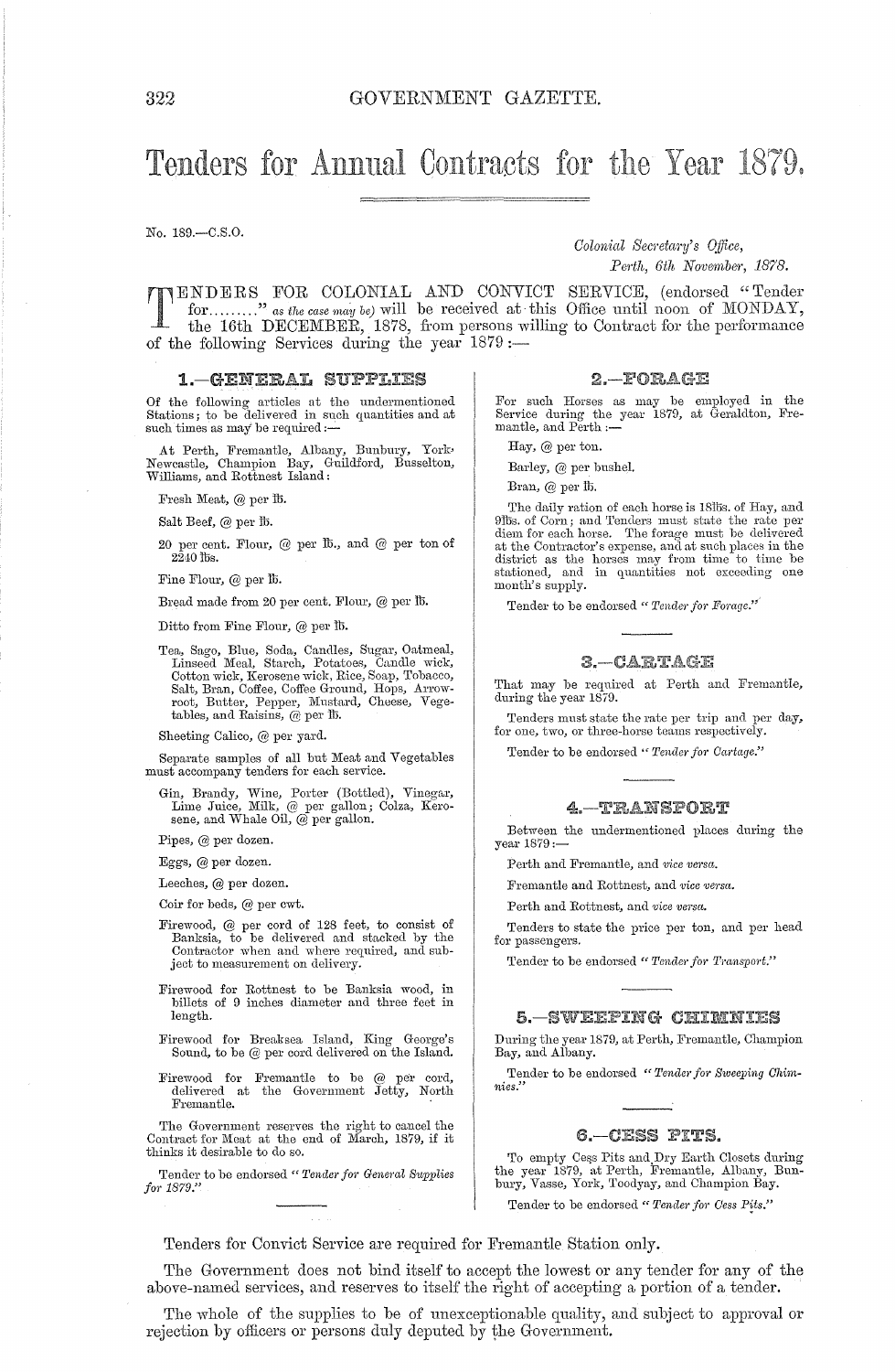#### Tenders for Annual Contracts for the Year 1879. - (Continued.)

The flour to be warranted to keep good for six months after delivery.

Fresh Meat to be delivered daily, when the Government or its representative may consider it practicable, and in proportion of three days' supply of Mutton to four days' supply<br>of Beef per week, or alternate days of each. When Beef is issued, fore and hind<br>quarters, or portions thereof, are to be delivere necks, shanks below the knee, and hough joints.

The supplies to be delivered at such places and times as may be required by the Government or persons deputed by it.

The ordinary ration of Vegetables to consist of 11b. of Potatoes; but when demanded by the Government, and in season, the following equivalents must be supplied twice a week:<br>Pumpkins, 2lbs.; or Turnips, Carrots, or Cabbage,  $1\frac{1}{2}$ lbs.; or Onions,  $\frac{1}{4}$ lb., for every pound of Potatoes.

All supplies must be delivered in good and sound packages; Corn and Flour sacks, and Oil casks, will be returned to the Contractors; other packages will be retained free of charge.

The Contractors will be liable for any expense which may be incurred by the Government in consequence of the non-performance of their contracts.

Payments to be made monthly, and for general supplies for the quantities actually consumed in the month.

No transfer of any Contract will be permitted, without the previous consent of the Government.

Each Tender must bear the bond fide signatures of two responsible and approved sureties, who will be required to be bound for the due performance of the Contract, under a penalty of about one-fourth of the estimated sum to be paid under each Contract. Parties are requested to be careful in drawing up their Tenders, which should be in strict conformity with this Notice.

Forms of Tender on Convict Service may be had on application to the Comptroller's Office, Fremantle, and on Colonial Service to the various Resident Magistrates, and at the Public Offices, Perth; and no tender will be entertained unless rendered on the prescribed form. It is not necessary to forward *duplicate* tenders; one tender form properly filled up and witnessed, both as regards the Contractor and his sureties, will suffice.

By His Excellency's Command,

ROGER TUCKFD. GOLDSWORTHY.

Colonial Secretary.

Colonial Secretary's Office, Perth, 6th November, 1878.

TENDERS FOR POLICE SERVICE (endorsed "Tender for........" as the case may be) will be received at this Office until noon of MONDAY, the 16th DECEMBER, 1878, from persons willing to contract for the performance of the following Services during the year  $1879:$ 

#### 1.—Annual Supplies for Police, for 1879.

Supply of such Saddlery, Stable Utensils, Bedding, Rugs, Blankets, &c., for the use of the Police Department, during the year ending the 31st December, 1879, as may from time to time be required by the Superintendent of Police.

Samples of each article must accompany Tenders.

On application at the Office of the Superintendent of Police, a list of the various articles required, together with the average annual consumption of each, can be seen.

Full particulars will be afforded by the Superintendent of Police.

Tender to be endorsed "Tender for Annual Supplies for Police.

2. SHOEING POLICE HORSES At the undermentioned Police Stations during the year 1879 :-

| Albany            | Greenough       |
|-------------------|-----------------|
| Albany Road, 131- | Kojonup         |
| mile Station      | Northam         |
| Beverley          | Northampton     |
| Bridgetown        | Newcastle       |
| Bunbury           | Perth           |
| <b>Busselton</b>  | Pinjarrah       |
| Champion Bay      | Roebourne       |
| Dongarra          | Victoria Plains |
| Fremantle         | Williams River  |
| Guildford         | ${\rm York}$    |
|                   |                 |

Tenders to state the rate per set, and for removes.<br>Police Horses to be shod to the satisfaction of the Officer in charge of the District.

Horses not in the Police Force, but the property of the Local Government, must be shod at the same rate as Police Horses.

Tenders to be endorsed "Tender for Shoeing Horses."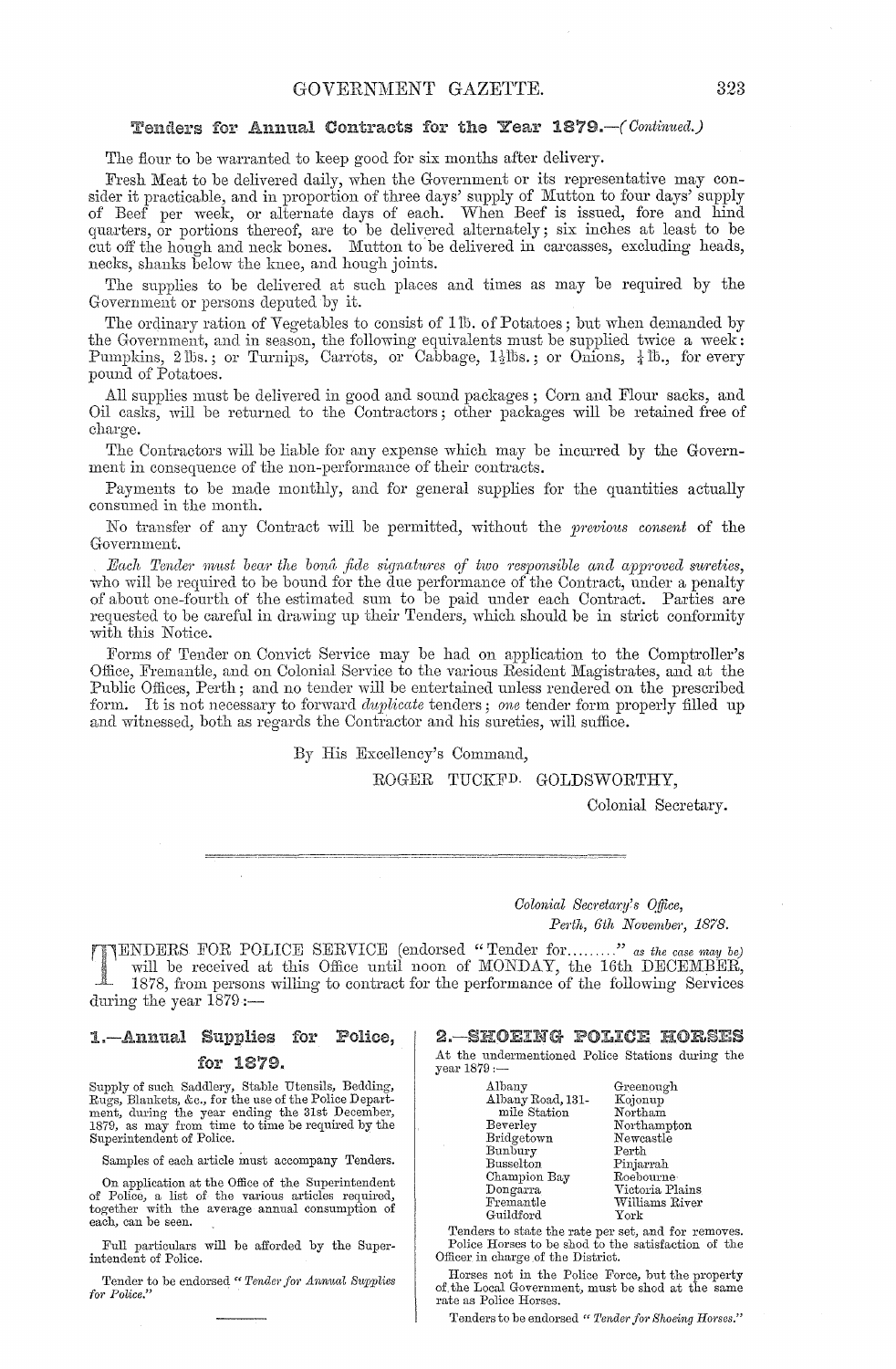## Tenders for Annual Contracts for the Year 1879. - (Continued.)

#### 3.-BARLEY or OATS for PO-LICE HORSES for 1879.

To be supplied in the undermentioned quantities, at the several Police Stations named, at per bushel of 50 lbs.

|                                                       | 68880 <del>018</del> |
|-------------------------------------------------------|----------------------|
|                                                       | 330                  |
| Albany Road, 131 miles                                | 198                  |
| Albany Road, 36 miles                                 | 330                  |
| Bannister                                             | 330                  |
| Bunbury                                               | 198                  |
| Blackwood, No. 1 Station                              | 132                  |
| Do. Bridge                                            | 132                  |
|                                                       | 132                  |
| Busselton                                             | 132                  |
| Champion Bay                                          | 264                  |
| Dongarra                                              | 198                  |
| Esperance Bay                                         | 132                  |
| Fremantle                                             | 198                  |
| Guildford                                             | 198                  |
|                                                       | 132                  |
| Gordon River                                          | 198                  |
|                                                       | 198                  |
|                                                       | 132                  |
|                                                       | 396                  |
| Mandurah                                              | 132                  |
| $\text{Minminup}$                                     | 132                  |
| Mount Barker                                          | 330                  |
|                                                       | 264                  |
| Northam                                               | 132                  |
| Newcastle                                             | 132                  |
| Perth                                                 | 990                  |
|                                                       | 132                  |
| Victoria Plains                                       | 132                  |
| Williams River                                        | 396                  |
|                                                       | 132                  |
| Youndegin                                             | 132                  |
| Sharks Bay, delivered at )                            | 132                  |
| Roebourne, to be delivered on $\mathfrak d$           | 330                  |
| Mount Wittencom Station, }<br>East of Champion Bay  } | 264                  |

The Barley or Oats to be delivered at the Contractor's expense on or after 1st January, 1879, in<br>such quantities of not less than one quarter of the<br>whole and not exceeding the whole of the above where and not executing only at the above-named<br>Stations, as may be demanded in writing by the officer in charge of such Stations.

The Government does not bind itself to take from the Contractor the whole quantity tendered to be supplied, unless demanded in writing as above.

Tender to be endorsed "Tender for Barley or Oats for Police Horses.

#### 4. HAY for POLICE HORSES. for 1879.

Good Sown Wheat or Oat Hay, to be supplied at the several Police Stations named, at per ton of 2240 lbs.

|                                                       | Tons  |
|-------------------------------------------------------|-------|
|                                                       | 15    |
|                                                       | 9     |
| Albany Road, 36 miles                                 | 15    |
| Bannister                                             | 15    |
| Bunbury                                               | 9     |
| Blackwood, No. 1 Station                              | 6     |
|                                                       | 6     |
|                                                       | 6     |
| Busselton                                             | 6     |
| Champion Bay                                          | 12    |
|                                                       | 9     |
| Esperance Bay                                         | в     |
| $Fromantle.\dots.\dots.\dots.\dots.\dots\dots$        | 9     |
| Guildford                                             | 9     |
|                                                       | 6     |
| Gordon River                                          | 9     |
|                                                       | 9     |
|                                                       | 6     |
|                                                       | 18    |
| Mandurah                                              | 6     |
| $\text{Minminup}$                                     | 6     |
| Mount Barker                                          | 15    |
| Northampton                                           | 12    |
|                                                       | 6     |
| Newcastle                                             | 6     |
|                                                       | $-45$ |
| Pinjarrah                                             | 6     |
| Victoria Plains                                       | 6     |
| Williams River                                        | 18    |
|                                                       | 6     |
|                                                       | 6     |
| Sharks $\overline{Bay}$ , delivered at $\overline{a}$ | 6     |
|                                                       |       |
|                                                       | 15    |
|                                                       |       |
|                                                       | 12    |
| East of Champion Bay                                  |       |

The Hay to be of first-rate quality, and delivered at the Contractor's expense on or after January 1st,<br>1879, in such quantities of not less than one ton and<br>not exceeding the whole of the above weights, and at such times only at the above-named Stations, as may be demanded in writing by the officer in charge of such Stations, and to be subject to approval on delivery.

The Government does not bind itself to take from the Contractor the whole quantity tendered to be supplied, unless demanded in writing as above.

Tender to be endorsed "Tender for Hay for Police Horses.'

#### 5.-For the Supply of Bedding to the above Stations and the removal of the Manure therefrom.

The Government does not bind itself to accept the lowest or any tender for any of the above-named services, and will in each case require the guarantee of two responsible persons for the due performance of the Contract.

Forms of Tender may be had on application to the various Resident Magistrates, and at the Public Offices, Perth; and no tender will be entertained unless rendered on the prescribed form. It is not necessary to forward duplicate tenders; one tender form properly filled up and witnessed, both as regards the Contractor and his sureties, will suffice.

By His Excellency's Command,

ROGER TUCKFD. GOLDSWORTHY,

Colonial Secretary.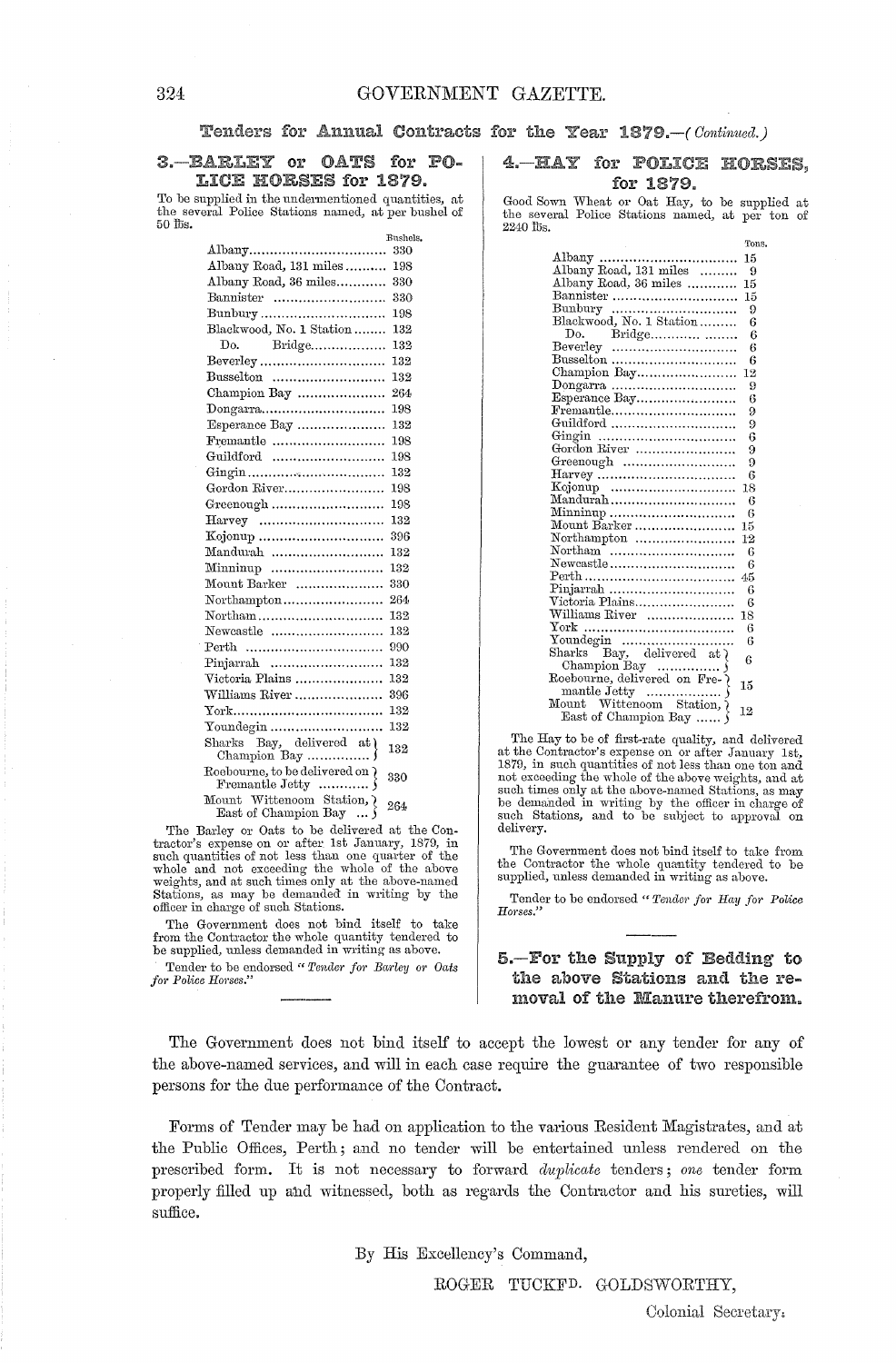#### GOVERNMENT GAZETTE.

WESTERN AUSTRALIA.

#### Meteorological Observations from 22nd to 30th November, 1878, (inclusive).

WIND Registered by Mr. Forsyth, Harbor Master, at Arthur's Head, Fremantle; altitude above the sea 55 feet, in Latitude 32° 02' 14" S., Longitude 115° 45' 12" E.

The other instruments registered are placed in the grounds adjoining the Survey Office, Perth; altitude above the sea 47 feet, in Latitude 31° 57' 25" S., Longitude 115° 52' 02" E.

|                        |                                                           |                        |               |               |                                 |         |        |                                  |                           |              | MALCOLM FRASER,               | Surveyor General:          |                            |                        |
|------------------------|-----------------------------------------------------------|------------------------|---------------|---------------|---------------------------------|---------|--------|----------------------------------|---------------------------|--------------|-------------------------------|----------------------------|----------------------------|------------------------|
|                        | BAROMETER:                                                | THERMOMETERS IN SHADE. |               |               | RADIATION<br>THERMO-<br>METERS. |         | WIND.  |                                  | DEGREE                    |              | Mean<br>nt.                   | EVAPOR-                    |                            |                        |
| Week<br>ending.        | Mean Reading<br>corrected, and re-<br>duced to sea level, |                        | Dry.          | Wet.          |                                 | Terres- |        | RAIN:<br>Amount<br>in<br>inches. | Horizontal<br>velocity in | General      | ОF<br>HUMIDITY.<br>Saturation | CLOUD:<br>Mean<br>.amount. | $\cdots$<br>CONE:<br>SANCE | ATION:<br>Amount<br>in |
|                        | and 32 deg, Fah.                                          | Naxi-<br>mum.          | Mini-<br>mum. | Maxi-<br>mum. | Mini-<br>mum.                   | Solar.  | trial. |                                  | miles, per<br>24 hours.   | direction.   | $=100$ : mean<br>amount.      |                            | $\circ$                    | inches.                |
|                        |                                                           |                        |               |               |                                 |         |        |                                  |                           |              |                               |                            |                            |                        |
| 28th<br>29th           | 29.995                                                    | 89.2                   | 61.9          | 77.0          | 59.8                            | 146.0   | 55.2   | 0.01                             | 641.18                    | S.E.         | 66                            | 1.5                        | 5.4                        | 2.08                   |
| to<br>30 <sub>th</sub> | 30.025                                                    | 84.8                   | 62.1          | 74.6          | 59.6                            | 145.1   | 66.7   | $\Omega$                         | 687.09                    | Ε.<br>S.S.W. | 70                            | $\theta$                   | 8                          | 0.59                   |
|                        |                                                           |                        |               |               | .                               |         | $\sim$ | $\mathbf{r}$                     | .                         |              |                               |                            |                            |                        |

#### Total Rainfall for the month =1.51 inches.

Highest reading of Barometer 30.136 28th Thermometers in shade.  $\left\{\n \begin{array}{cc}\n \text{Maximum} & \text{Dry} & \text{97:926th} \\
 \text{Minimum} & \text{Dry} & \text{54:622nd}\n \end{array}\n \right.$  $29^\circ 85$ 27th Lowest do. do.

The Observations are taken at 10 a.m., (excepting Barometer, which is registered at 12 a.m.)

M. A. C. FRASER,

Observer.

#### Crown Lands' Office, Perth, 2nd December, 1878.

IS Excellency the Governor has been pleased, on the recommendation of the Acting Commissioner of Crown Lands, to set apart, as Public Reserves, the lands described in the Schedule below, for the purposes herein set forth :-

| Recorded<br>Number. | Content.<br>A. R. P. | Description of Boundaries.                                                                                                                                                                                                                               | Purpose for which made.                          |
|---------------------|----------------------|----------------------------------------------------------------------------------------------------------------------------------------------------------------------------------------------------------------------------------------------------------|--------------------------------------------------|
| 318 A<br>319A       | <br>$\cdots$         | Cossack Town Lots 148, 149, 150, 151, and 160.<br>Roebourne Town Lots 152, 153, 154, 155, and 156.                                                                                                                                                       | For Church of England.<br>For Church of England. |
| 320 A               | $4\quad 0\;33$       | Bounded on the East by six chains one link of<br>Cemetery Street, on the West by six chains one link of<br>Russell Esplanade, on the North by seven chains of<br>Prinsep Street, and on the South by a line parallel and<br>equal to the North boundary. | For a Roman Catholic Church.<br>town of Bunbury. |

#### RESERVES.

OCT. BURT, pro Acting Commissioner of Crown Lands.

#### LAND SALES.

#### Crown Lands' Office, Perth, 2nd December, 1878.

THE undermentioned Allotments of Land will be offered for Sale, at Public Auction, on the Ţ date and at the place specified in the Schedule below, at one o'clock, p.m. S

| СНЕРЛІЕ. |  |  |  |  |  |  |
|----------|--|--|--|--|--|--|
|----------|--|--|--|--|--|--|

| Date of Sale.<br>Place of Sale. |                       | Description of Lot.                           | Number of Lot.               | Quantity.               | Upset Price.                         |  |
|---------------------------------|-----------------------|-----------------------------------------------|------------------------------|-------------------------|--------------------------------------|--|
|                                 |                       |                                               |                              | г. р.<br>a.             |                                      |  |
| 1878.                           |                       |                                               |                              |                         |                                      |  |
| 4th Dec.                        | Bunbury<br>$\ldots$   | Bridgetown   Town                             | 27<br>                       | $^{2}$<br>22<br>$^{2}$  | £3                                   |  |
| Do.                             | Perth<br>$\ddotsc$    | Pinjarrah<br>Sub.<br>$\cdots$<br>$\mathbf{1}$ | 22<br>$\cdots$               | 5<br>$\bf{0}$           |                                      |  |
| Do.                             | Do.                   | Do.<br>Do.<br>$\cdots$                        | 32<br>$\ddotsc$              | 5<br>2 17               |                                      |  |
| 5th Dec.                        | Northam<br>$\cdots$   | Northam<br>Do.<br>$\ddotsc$                   | 92<br>$\cdots$               | 0 17<br>5               | $80s.$ per acre.                     |  |
| Do.                             | Do.                   | Do.<br>Do.<br>.                               | 93<br>$\cdots$               | $2^{\circ}$<br>-17<br>4 |                                      |  |
| Do.                             | Geraldton<br>$\cdots$ | Northampton<br>$\ldots$ Town                  | 137<br>$\ddotsc$<br>$\cdots$ | $\theta$                |                                      |  |
| Do.                             | Do.                   | Do.<br>Do.                                    | 138<br>$\cdots$              | $\Omega$<br>$\theta$    | $\mathcal{L}12 \oplus \mathrm{lot.}$ |  |
|                                 |                       |                                               |                              |                         |                                      |  |

OCT. BURT, pro Acting Commissioner of Crown Lands.